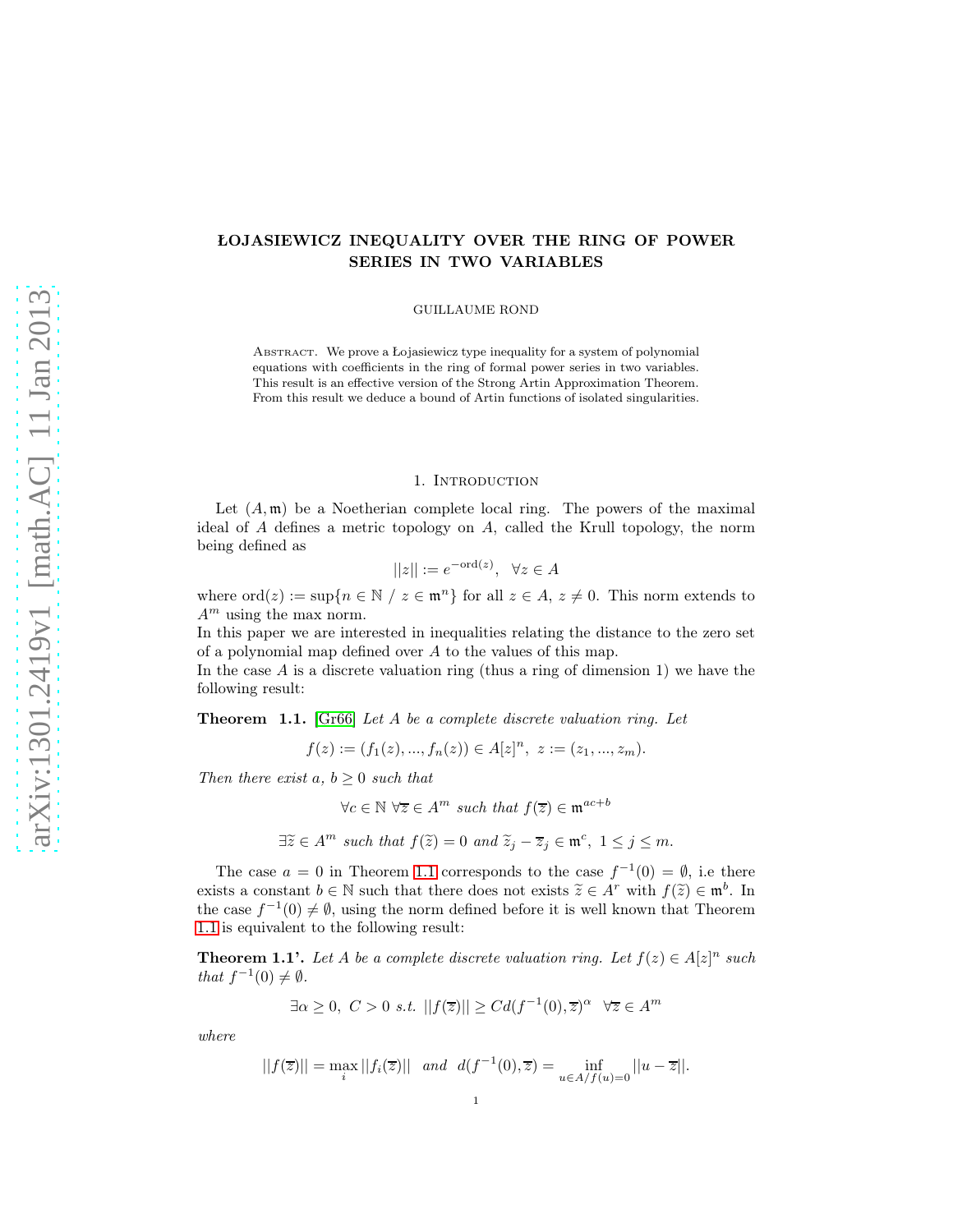*Proof.* Let  $\overline{z} \in A^m$  and let  $c \in \mathbb{N}$  be defined by  $e^{-c} = d(f^{-1}(0), \overline{z})$ . Then we claim that  $f(\overline{z}) \notin \mathfrak{m}^{a(c+1)+b}$ . Indeed if it were not the case there would exist  $\widetilde{z} \in A^m$  such that  $f(\tilde{z}) = 0$  and  $\tilde{z}_j - \overline{z}_j \in \mathfrak{m}^{c+1}$ ,  $1 \le j \le m$ , and we would get

$$
d(f^{-1}(0),\overline{z}) \le ||\widetilde{z} - \overline{z}|| \le e^{-(c+1)} < d(f^{-1}(0),\overline{z})
$$

which is not possible. Thus  $||f(\overline{z})|| > e^{-(a(c+1)+b)}$ , i.e.

$$
||f(\overline{z})|| \ge e^{-a-b+1} d(f^{-1}(0), \overline{z})^a \quad \forall \overline{z} \in A^m.
$$

Thus the inequality is satisfied with  $C = e^{-a-b+1}$  and  $\alpha = a$ . On the other hand, let us assume that Theorem 1.1' is satisfied. Let  $\overline{z} \in A^m$  be such that  $f(\overline{z}) \in \mathfrak{m}^{\alpha c+b}$  where  $e^{-b} = C$ . Then  $||f(\overline{z})|| \leq Ce^{-\alpha c}$ . Thus  $d(f^{-1}(0), \overline{z}) \leq e^{-c}$ and there exists  $\widetilde{z} \in A^m$  such that  $f(\widetilde{z}) = 0$  and  $\widetilde{z}_j - \overline{z}_j \in \mathfrak{m}^c, 1 \le j \le m$ . This proves that Theorem [1.1](#page-0-0) is satisfied.

 $\Box$ 

This kind of inequality is true if we replace  $f$  by a real analytic function on an open subset  $\Omega$  of  $\mathbb{R}^n$  and A by a compact  $K \subset \Omega$  ([\[Ł59\]](#page-11-1), see [\[Te12\]](#page-12-0) for an introduction). This kind of inequality is called a Łojasiewicz inequality. We are interested to extend this Lojasiewicz inequality to the case  $A$  is a two-dimensional local complete ring or excellent Henselian local ring. We have the following analogue of Theorem [1.1:](#page-0-0)

<span id="page-1-0"></span>Theorem 1.2. [\[Ar69\]](#page-11-2)[\[Po86\]](#page-11-3) Let A be a complete local ring whose maximal ideal is denoted by  $\mathfrak{m}$  and let  $f(z) := (f_1(z), ..., f_n(z)) \in A[z]^n$ . Then there exists a function  $\beta : \mathbb{N} \longrightarrow \mathbb{N}$  such that:

$$
\forall c \in \mathbb{N}, \ \forall \overline{z}_1, ..., \overline{z}_m \in A \ s.t. \ f(\overline{z}) \in \mathfrak{m}^{\beta(c)}
$$

$$
\exists \widetilde{z}_1, ..., \widetilde{z}_m \in A \ s.t. \ f(\widetilde{z}) = 0 \ and \ \widetilde{z}_i - \overline{z}_i \in \mathfrak{m}^c \ 1 \le i \le m.
$$

This theorem has been been proved by M. Artin in the case  $A$  is the henselization of the ring of polynomials over a discrete valuation ring and by D. Popescu in the general case.

**Definition 1.3.** The least function  $\beta$  satisfying Theorem [1.2](#page-1-0) is called the Artin function of f. This is an increasing function that depends only on the ideal  $I :=$  $(f_1(z),..., f_n(z))$ . See [\[Ro06\]](#page-12-1) for properties of this function.

M. Artin raised the problem of finding estimates on the growth of Artin functions [\[Ar70\]](#page-11-4). In general they are not bounded by affine functions as in Theorem [1.1](#page-0-0) (in [\[Ro05\]](#page-11-5) it is shown that the Artin function of  $z_1^2 - z_2^2 z_3$  is not bounded by an affine function if  $A = \kappa ||x, y||$ , thus there is no Łojasiewicz inequality as in Theorem 1.1' in this context. But Artin's question remains widely open in general. As Theorem [1.1](#page-0-0) is equivalent to Theorem 1.1', Theorem [1.2](#page-1-0) is equivalent to the following result:

**Theorem 1.2'.** Let A be a complete local ring and let  $f(z) \in A[z]^n$  such that  $f^{-1}(0) \neq \emptyset$ . Then there exists a increasing continuous function  $\gamma : \mathbb{R}_{\geq 0} \longrightarrow \mathbb{R}_{\geq 0}$ such that  $\gamma(0) = 0$  and

$$
||f(\overline{z})|| \ge \gamma \left(d(f^{-1}(0), \overline{z})\right) \quad \forall \overline{z} \in A^m.
$$

Proof. The proof is exactly the same as the proof that Theorem [1.1](#page-0-0) is equivalent to Theorem 1.1'. We have to replace  $ac + b$  by  $\beta(c)$  and  $\gamma(t) := \exp(-\beta(-\ln t + 1))$ for any  $t \in \ln^{-1}(\mathbb{N})$ . Since  $\beta$  may be chosen to be an increasing function,  $\gamma$  is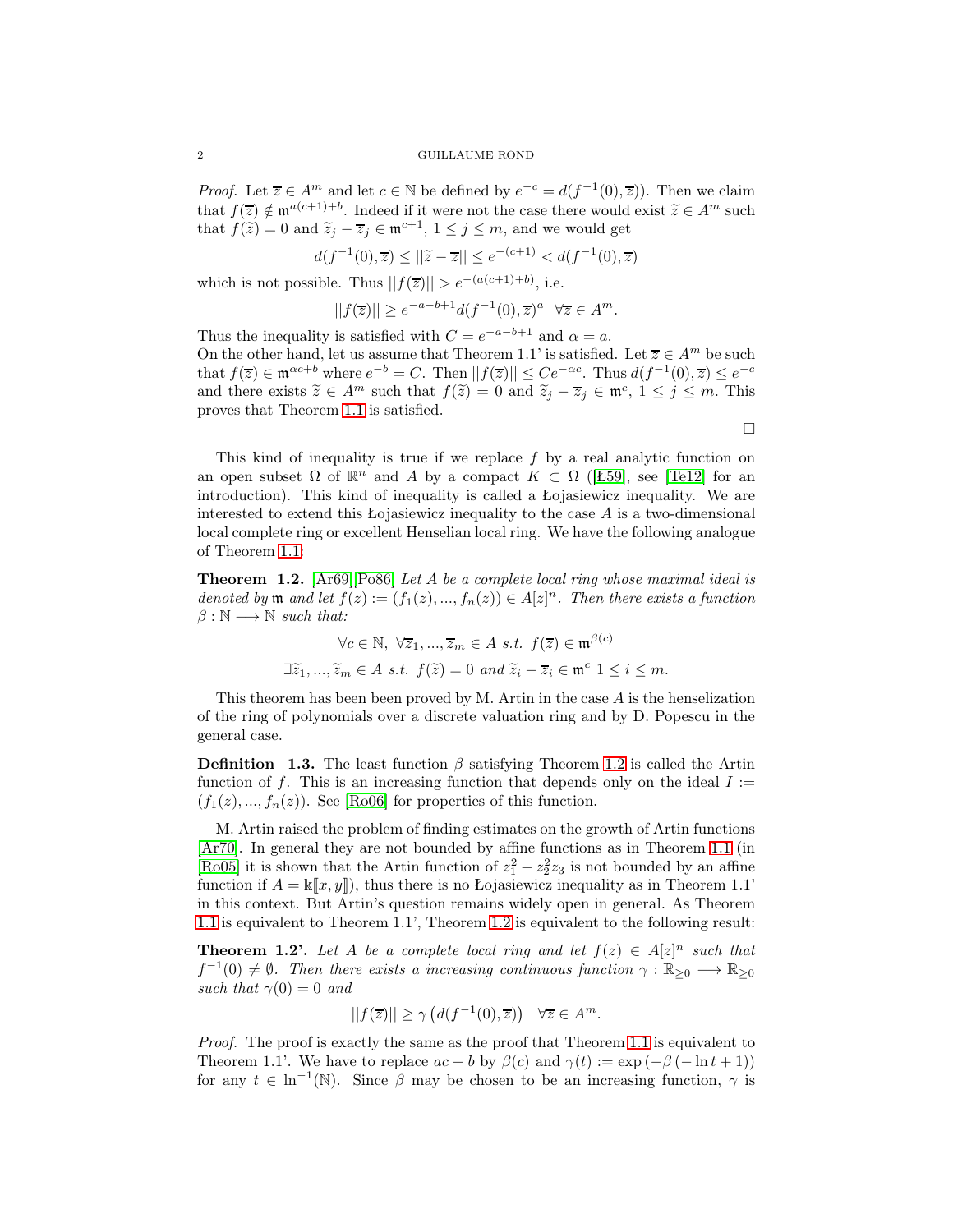increasing and may be continuously extended to a continuous fnction on  $\mathbb{R}_{\geq 0}$ . Moreover saying that  $\gamma(0) = 0$  is equivalent to say that  $\beta(c)$  goes to infinity as c goes to infinity.

The aim of this paper is to give an analogue to Łojasiewicz inequality when  $A = \kappa ||x, y||$  and char(k) = 0 (see Theorem [4.3\)](#page-6-0). It asserts that the Artin function of  $I$  is bounded by a linear function if the approximated solutions are not too close to the singular locus of  $I$ . This is a generalization of the main result of  $[Ro10]$ , where a similar result is proven for binomials ideals. The proof is inspired by the proof of M. Artin of Theorem [1.2](#page-1-0) (see [\[Ar69\]](#page-11-2)): we use the Weierstrass division theorem in order to divide f by a well chosen minor of the Jacobian matrix of f helping us to reduce the problem to the case of a system of equations with coefficients in  $\mathbb{K}[x]$ . Then we use an effective version of Theorem [1.1](#page-0-0) proven in [\[Ro10\]](#page-12-2). Finally we deduce from Theorem [4.3](#page-6-0) that the Artin function of an isolated singularity is bounded by a doubly exponential function (see Corollary [4.12\)](#page-11-6).

I would like to thank Michel Hickel for his comments about a previous version of this paper. I also thank the referee for its relevant comments and remarks that helped to improve the presentation.

# 2. NOTATIONS

Let  $(A, \mathfrak{m})$  be a local ring. Let us denote by ord the m-adic order on  $A$ , i.e. ord(z) := sup{ $n \in \mathbb{N}$  /  $z \in \mathfrak{m}^n$ }, where  $\mathfrak{m}$  is the maximal ideal of A. This order function defines a norm on A as follows:

$$
||z|| := e^{-\text{ord}(z)}, \ \ \forall z \in A.
$$

This is an ultrametric norm, i.e.  $||z + z'|| \leq \max{||z||, ||z'||}$  since  $\text{ord}(z + z') \geq$  $\min\{\text{ord}(z), \text{ord}(z')\}$  for any  $z, z' \in A$ . Since  $\text{ord}(zz') \geq \text{ord}(z) + \text{ord}(z')$ , we have  $||zz'|| \le ||z||.||z'||$  for any  $z, z' \in A$ . We can extend this norm on  $A<sup>m</sup>$  by taking the maximum of the norms of the coordinates:

$$
||z||:=\max_{1\leq i\leq m}||z_i||, \ \forall z:=(z_1,...,z_m)\in A^m.
$$

This norm defines a metric on  $A^m$  as follows:  $d(z, z') := ||z - z'||$  for any z,  $z' \in A^m$ .

If  $a = (a_1, ..., a_n) \in A^n$  and  $c \in \mathbb{N}$ , writing  $a \in \mathfrak{m}^c$  will mean  $a_i \in \mathfrak{m}^c$  for all  $1 \leq i \leq n$ .

# 3. Jacobian ideal

**Definition 3.1.** [\[El73\]](#page-11-7) Let A be a Noetherian ring and let  $f_1, ..., f_n \in A[z_1, ..., z_m]$ . Let E be a subset of  $\llbracket 1,n \rrbracket$  of cardinal h. We denote by  $\Delta_E(f)$  the ideal of  $A[z]$ generated by the  $h \times h$  minors of the Jacobian matrix  $\left(\frac{\partial f_i}{\partial z_j}\right)$  $\overline{ }$  $_{i∈E, 1≤j≤m}$  (This ideal is zero if  $h > m$ ). We define the following ideal of  $A[z]$ :

$$
H_{f_1,...,f_n} := \sum_{E} \Delta_E(f)((f_i, i \in E) : I)
$$

where the sum runs over all subsets E of  $\llbracket 1, n \rrbracket$ .

 $\Box$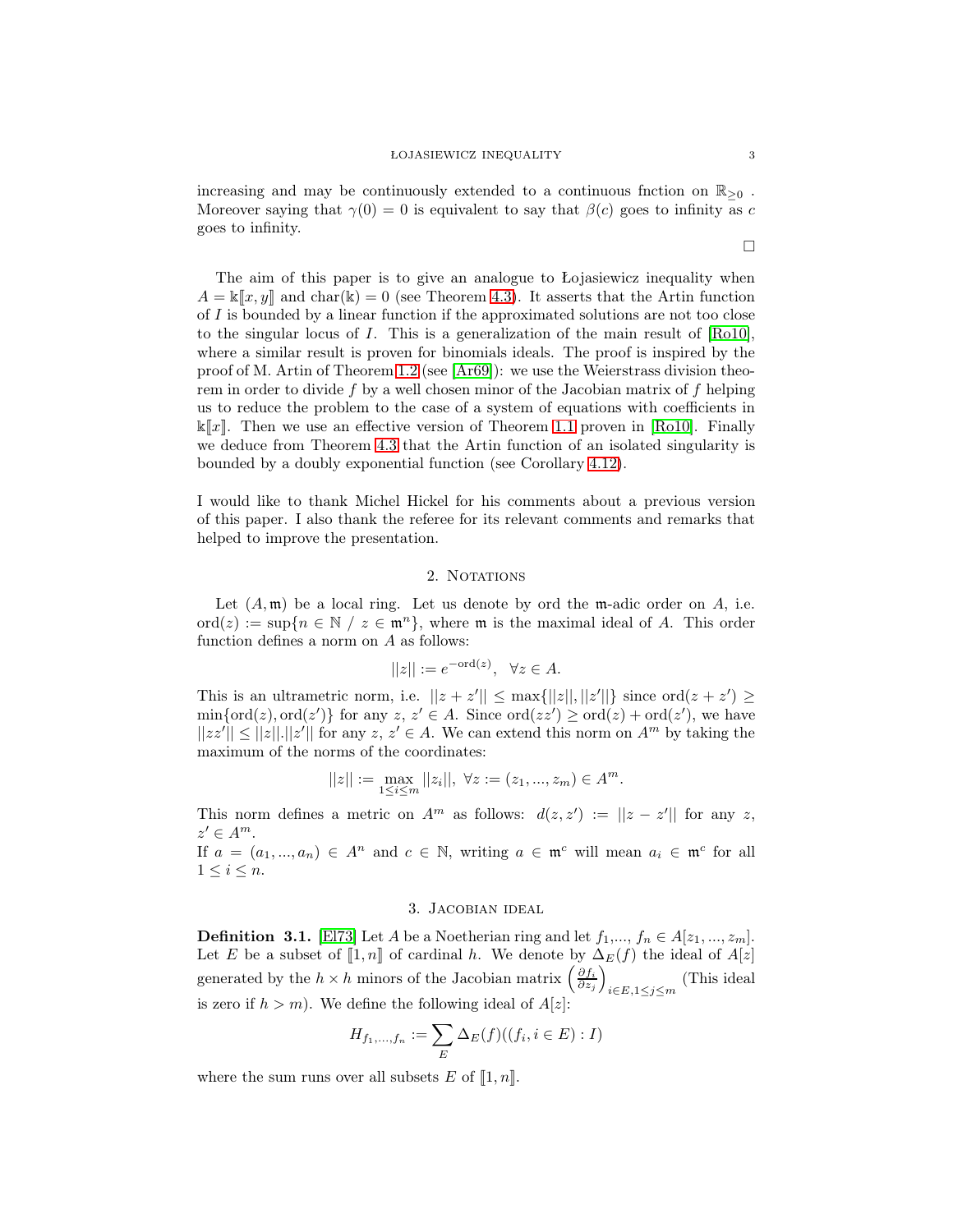Remark 3.2. Apparently this definition depends on the choice of the generators  $f_1, \ldots, f_n$  of I and no details are given in [\[El73\]](#page-11-7). In most references using Elkik's definition nothing is said about the dependence of  $H_{f_1,...,f_n}$  on the choice of the generators either it is just said that it is easy to check that it does not depend on this choice.

In fact, a prime ideal of  $\frac{A[z]}{I}$  is in the smooth locus of the scheme Spec  $\left(\frac{A[z]}{I}\right)$ I ) if and only if it does not contain  $H_{f_1,...,f_n}\frac{A[z]}{I}$  $\frac{1}{I}$  (see for example Prop. 2.13 [\[Sp99\]](#page-12-3) or Prop. 5.3 [\[Po00\]](#page-11-8)), i.e. the smooth locus of Spec  $\left(\frac{A[z]}{I}\right)$ I ) is Spec  $\left(\frac{A[z]}{I}\right)$ I  $\Big)\setminus V\left(\sqrt{H_{f_1,...,f_n}}\frac{A[z]}{I}\right)$ I . In particular  $\sqrt{H_{f_1,...,f_n}} \frac{A[z]}{I}$  $\frac{1}{I}$  does not depend on the presentation of the A-algebra  $A[z]$  $\frac{1}{I}$ . Another definition of an ideal containing  $H_{f_1,...,f_n}$  whose support is the nonsmooth locus of Spec  $\left(\frac{A[z]}{I}\right)$ I ) and which is independent of the presentation of  $\frac{A[z]}{I}$ over A is given in [\[G-R03\]](#page-11-9) (Definition 5.4.1).

Nevertheless in general the image of  $H_{f_1,...,f_n}$  in  $\frac{A[z]}{I}$  depends on the generators  $f_1, ..., f_n$  as we can see in the following example:

**Example 3.3.** Set  $A = \mathbb{Q}[x, y, z, t]$ ,

$$
f_1 := xz, \ f_2 := xt, \ f_3 := yz, \ f_4 := yt
$$

and let I be the ideal of A generated by  $f_1, ..., f_4$ :  $I = (x, y) \cap (z, t)$ . The jacobian matrix of  $f_1, \ldots, f_4$  is

$$
M := \begin{pmatrix} \frac{\partial f_1}{\partial x} & \frac{\partial f_2}{\partial x} & \frac{\partial f_3}{\partial x} & \frac{\partial f_4}{\partial x} \\ \frac{\partial f_1}{\partial y} & \frac{\partial f_2}{\partial y} & \frac{\partial f_3}{\partial y} & \frac{\partial f_4}{\partial y} \\ \frac{\partial f_1}{\partial t} & \frac{\partial f_2}{\partial t} & \frac{\partial f_3}{\partial t} & \frac{\partial f_4}{\partial t} \\ \frac{\partial f_1}{\partial t} & \frac{\partial f_2}{\partial t} & \frac{\partial f_3}{\partial t} & \frac{\partial f_4}{\partial t} \end{pmatrix} = \begin{pmatrix} z & t & 0 & 0 \\ 0 & 0 & z & t \\ x & 0 & y & 0 \\ 0 & x & 0 & y \end{pmatrix}.
$$

Then det(M) =  $xyzt - xyzt = 0$ . Let us compute  $H_{f_1,...,f_4}$  modulo I: All the  $3 \times 3$  minors of M are in I. Let us compute the  $2 \times 2$  minors of M which are not in I. The only one involving  $f_1$  and  $f_2$  is  $x^2$ , the only one involving  $f_3$  and  $f_4$  is  $y^2$ . The only one involving  $f_1$  and  $f_3$  is  $z^2$ , the only one involving  $f_2$  and  $f_4$ is  $t^2$ . Those involving  $f_1$  and  $f_4$  and  $f_2$  and  $f_3$  are  $xy$  and  $zt$ . Now let us compute the ideals  $((f_i, f_j) : I)$  modulo I for  $1 \le i < j \le 4$ :

$$
((f_1, f_2) : I) = (x) \mod I
$$
  
\n $((f_1, f_3) : I) = (z) \mod I$   
\n $((f_1, f_4) : I) = ((f_2, f_3) : I) = (xy, zt) \mod I$   
\n $((f_2, f_4) : I) = (t) \mod I$   
\n $((f_3, f_4) : I) = (y) \mod I$ 

Moreover the ideals  $((f_i): I) = 0$  modulo I for any  $1 \leq i \leq 4$ . Thus we obtain

$$
H_{f_1,...,f_4} = (x^3, y^3, z^3, t^3, (xy)^2, (zt)^2)
$$
 modulo I.

Now let us consider

$$
h_1 := x(z+t), h_2 := x(z-t), h_3 := yz, h_4 = yt.
$$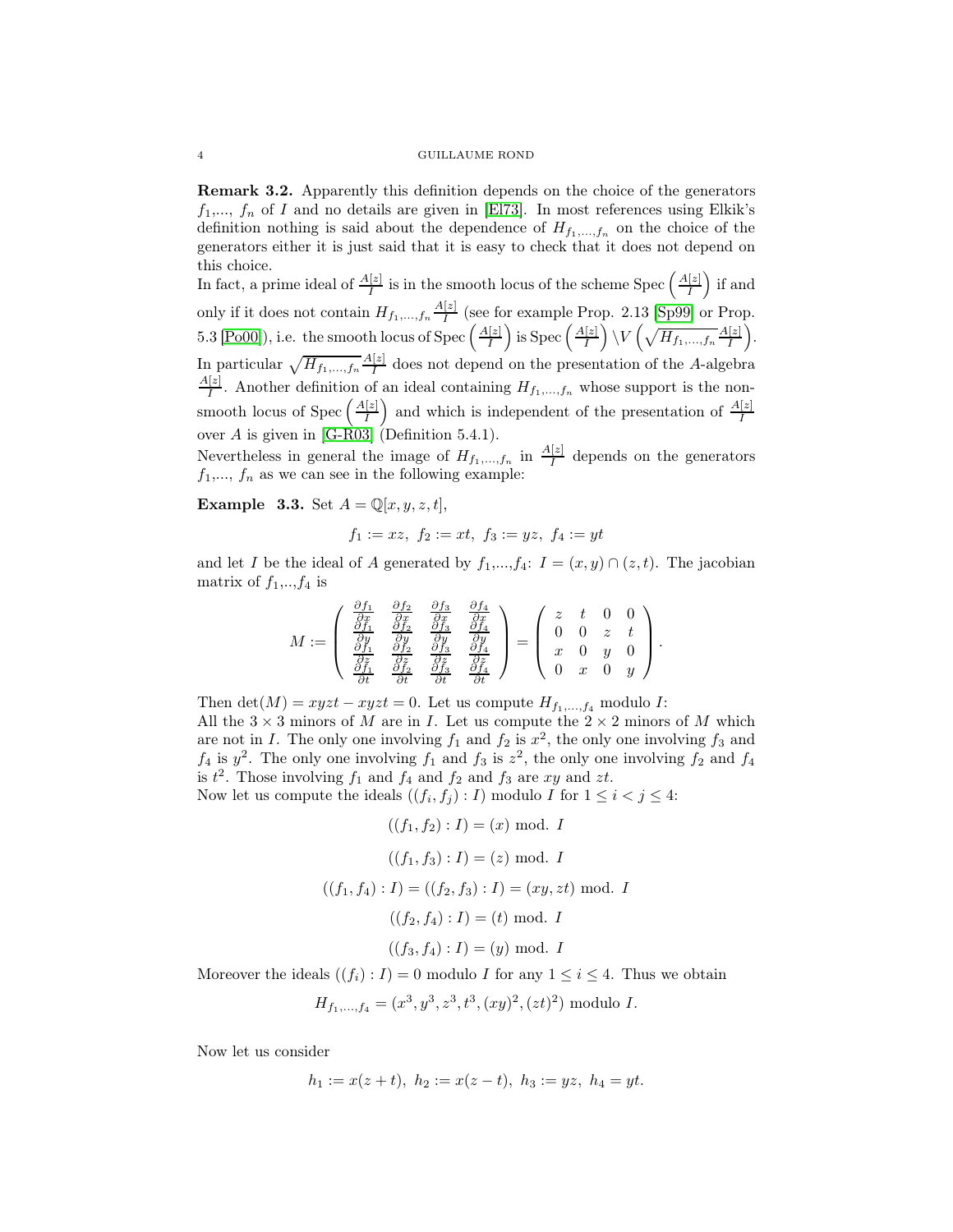#### ŁOJASIEWICZ INEQUALITY 5

These four elements generate I. The jacobian matrix of  $h_1,...,h_4$  is

$$
N := \left(\begin{array}{cccc} \frac{\partial h_1}{\partial x} & \frac{\partial h_2}{\partial x} & \frac{\partial h_3}{\partial x} & \frac{\partial h_4}{\partial x} \\ \frac{\partial h_1}{\partial y} & \frac{\partial h_2}{\partial y} & \frac{\partial h_3}{\partial y} & \frac{\partial h_4}{\partial y} \\ \frac{\partial h_1}{\partial t} & \frac{\partial h_2}{\partial t} & \frac{\partial h_3}{\partial t} & \frac{\partial h_4}{\partial t} \\ \frac{\partial h_1}{\partial t} & \frac{\partial h_2}{\partial t} & \frac{\partial h_3}{\partial t} & \frac{\partial h_4}{\partial t} \end{array}\right) = \left(\begin{array}{cccc} z+t & z-t & 0 & 0 \\ 0 & 0 & z & t \\ x & x & y & 0 \\ x & -x & 0 & y \end{array}\right).
$$

Let us now compute  $H_{h_1,...,h_4}$  modulo I:

As before  $\det(N) = 0$  and all the  $3 \times 3$  minors of N are in I. Let us compute the  $2 \times 2$  minors of N which are not in I. The only one involving  $h_1$  and  $h_2$  is  $x^2$ . The only one involving  $h_3$  and  $h_4$  is  $y^2$ . The only ones involving  $h_1$  and  $h_3$  are xy and  $z(z + t)$ . Those involving  $h_2$  and  $h_4$  are xy and  $t(z - t)$ . Those involving  $h_1$  and  $h_4$ are xy and  $t(z + t)$  and those involving  $h_2$  and  $h_3$  are xy and  $z(z - t)$ . Now let us compute the ideals  $((h_i, h_j) : I)$  modulo I for  $1 \le i < j \le 4$ :

$$
((h_1, h_2) : I) = (x) \text{ mod. } I
$$

$$
((h_1, h_3) : I) = (xy, z(z + t)) \text{ mod. } I
$$

$$
((h_1, h_4) : I) = (xy, t(z + t)) \text{ mod. } I
$$

$$
((h_2, h_3) : I) = (xy, z(z - t)) \text{ mod. } I
$$

$$
((h_2, h_4) : I) = (xy, t(z - t)) \text{ mod. } I
$$

$$
((h_3, h_4) : I) = (y) \text{ mod. } I
$$

Moreover  $((h_i): I) = 0$  modulo I for any  $1 \leq i \leq 4$ . Thus we obtain

$$
H_{h_1,\ldots,h_4} = (x^3, y^3, (xy)^2, z^2(z+t)^2, t^2(z+t)^2, z^2(z-t)^2, t^2(z-t)^2)
$$
 modulo I.

Clearly  $H_{h_1,...,h_4} \subset H_{f_1,...,f_4}$  modulo I. On the other hand  $z^3 \in H_{f_1,...,f_4} + I$ . If  $z^3 \in H_{h_1,...,h_4} + I$  then  $z^3 \in H_{h_1,...,h_4} + I$  modulo  $(x, y, t)$ . But

 $H_{h_1,...,h_4} + I = (z^4) \text{ mod. } (x, y, t)$ 

and  $z^3 \notin (z^4)$ . Thus  $z^3 \notin H_{h_1,...,h_4} + I$  and  $H_{f_1,...,f_4} \neq H_{h_1,...,h_4}$  modulo I.

In fact we can show more: let us denote by  $J$  the integral closure of an ideal J. Since  $H_{h_1,...,h_4} + I \subset H_{f_1,...,f_4} + I$ , we have  $H_{h_1,...,h_4} + I \subset H_{f_1,...,f_4} + I$ . But since  $\overline{(z^k)} = (z^k)$  for any integer k, we see that

$$
\overline{H_{f_1,\ldots,f_4}+I}\subsetneq \overline{H_{h_1,\ldots,h_4}+I}.
$$

We finish this section by giving some effective bounds on  $H_{f_1,\,\ldots,f_n}$  that we need in the proof of Theorem [4.3.](#page-6-0)

**Lemma 3.4.** Let I be an ideal of  $\mathbb{K}[x, y][z_1, ..., z_m]$ , where x and y are single variables, generated by polynomials  $f_1,..., f_n$  of degree  $\leq d$ . Then  $H_{f_1,...,f_n}$  is generated by polynomials of degree  $\leq (m+2)((d+m+2)^{m+2}d)^{2^{m+1}} + (m+2)(d-1)$ .

*Proof.* The ideal  $H_{f_1,...,f_n}$  is generated by the products of one generator of the ideal  $((f_i, i \in E): I)$  and of one generator of  $\Delta_E(f)$ . If the cardinal of E equals h, then  $\Delta_E(f)$  is generated by polynomials of degree  $\leq h(d-1)$ . Moreover  $((f_i, i \in E) : I)$ is generated by polynomials of degree  $\leq (m+2)((d+m+2)^{m+2}d)^{2^{m+1}}$  (cf. 56 [\[Se74\]](#page-12-4)). Since  $h \leq m+2$  this proves the lemma.

 $\Box$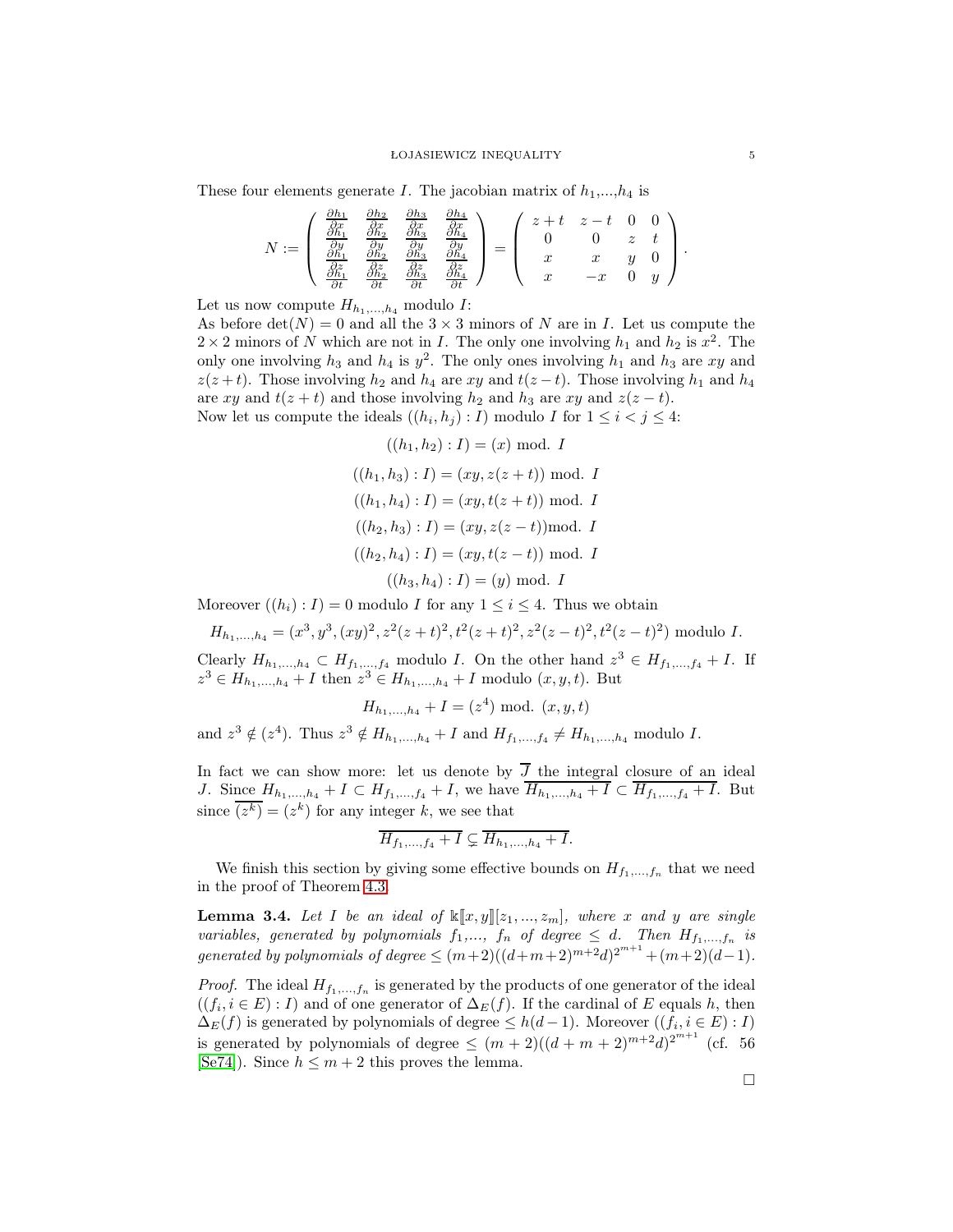<span id="page-5-2"></span>**Corollary 3.5.** Let I be an ideal of  $\mathbb{K}[x, y][z_1, ..., z_m]$  generated by polynomials f<sub>1</sub>,..., f<sub>n</sub> of degree  $\leq d$ . Let H be any ideal of  $\mathbb{K}[x, y][z]$  such that  $\sqrt{H+I}$  =  $\sqrt{H_{f_1,...,f_n} + I}$ . Then we have

$$
(H+I)^e \subset H_{f_1,\ldots,f_n} + I
$$

where

$$
e := ((m+2)((d+m+2)^{m+2}d)^{2^{m+1}} + (m+2)(d-1))^{m \text{min}\{n,m+1\}}
$$

.

Proof. By Théorème 1 [\[Te90\]](#page-12-5) we have

$$
\sqrt{J}^{d^{\min\{n,m+1\}}}\subset J
$$

for any ideal J of  $\mathbb{K}[x, y][z_1, ..., z_m]$  generated by n polynomials of degree  $\leq d$ . We apply this to the ideal  $J := H_t$ ,  $t + I$  using Lemma 3. apply this to the ideal  $J := H_{f_1,...,f_n} + I$  using Lemma [3.](#page-9-0)

Remark 3.6. By Proposition 2.13 [\[Sp99\]](#page-12-3) or Proposition 5.3 [\[Po00\]](#page-11-8), we can choose  $H := \sqrt{H_{f_1,...,f_n}}$  or

$$
H := \sum_{g} \sum_{E} \Delta_E(g)((g_i, i \in E) : I)
$$

where the first sum runs over all the sets of generators  $g_1, ..., g_s$  of I and the second sum runs over all subsets E of  $[1, s]$ .

<span id="page-5-1"></span>**Remark 3.7.** We claim that there exists a constant  $C > 1$  such that for all  $d \geq 2$ and all  $m \geq 1, e \leq d^{C^m}$ .

Indeed, for all  $d \geq 2$  and  $m \geq 1$ , we have

$$
e \le (2(m+2)(d+m+2)^{m+2}d)^{2^{m+1}m} \le (d+m+2)^{2^{m+1}m(m+5)} \le (d+m+2)^{2^{3(m+1)}} \le (d+m+2)^{64^m}.
$$

But

$$
\log{(d+m+2)} \leq C'^{m}\log(d)
$$

for all  $d \ge 2$  and  $m \ge 1$  and a well chosen constant  $C' > 0$ . Thus we set  $C := 64C'$ and the claim is proven.

4. Łojasiewicz inequality with respect to the Krull topology

**Definition** 4.1. Let I be an ideal of  $A[z]$  and let  $\overline{z} \in A^m$ . We say  $I(\overline{z}) \in \mathfrak{m}^{\beta}$  if and only if  $g(\overline{z}) \in \mathfrak{m}^{\beta}$  for all  $g \in I$ . The set  $I^{-1}(0)$  is defined as

$$
I^{-1}(0) := \{ \overline{z} \in A^m \ / \ g(\overline{z}) = 0 \ \forall g \in I \}.
$$

Let us recall the following result that we will used in the proof of Theorem  $4.3$ :

<span id="page-5-0"></span>**Theorem 4.2.** [\[Ro10\]](#page-12-2) For all m,  $d \in \mathbb{N}$ , there exists  $a(m, d) \in \mathbb{Z}$  such that for any  $f = (f_1, ..., f_n) \in \mathbb{k}[x, z]^n$ , with  $z = (z_1, ..., z_m)$  and x a single variable, such that the total degree of  $f_i$  is less or equal to d for  $1 \leq i \leq n$ , for all  $c \in \mathbb{N}$  and for all  $z(x) \in \mathbb{k}[[x]]^m$  such that  $f(x, z(x)) \in (x)^{a(m,d)(c+1)}$ , there exists  $\overline{z}(x) \in \mathbb{k}[[x]]^m$ such that  $f(x,\overline{z}(x)) = 0$  and  $z(x) - \overline{z}(x) \in (x)^c$ .

Moreover the function  $(m, d) \rightarrow a(m, d)$  is a polynomial function with respect to d whose degree is exponential in m.

Then we can state our main theorem: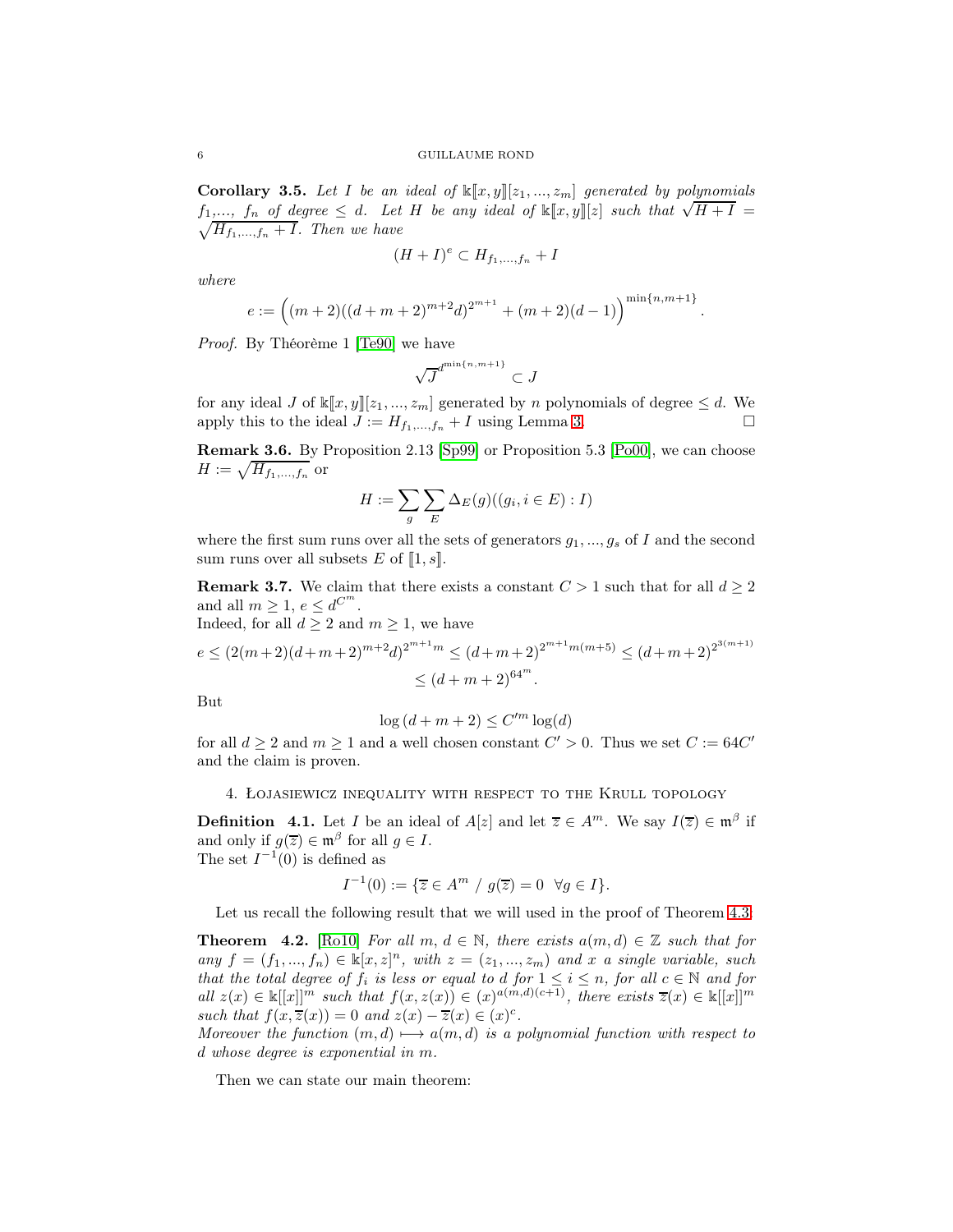<span id="page-6-0"></span>**Theorem 4.3.** Let  $A := \mathbb{K}[x, y], x$  and y being single variables, and  $\mathbb{K}$  be an infinite field. Then there exist constants  $K_1$ ,  $K_2$ ,  $K_3 > 0$  such that for any  $d \geq 2$ and any  $m \geq 1$ , for any ideal  $I = (f_1, ..., f_n)$  of  $\mathbb{K}[x, y, z]$  generated by polynomials of degrees less than d such that  $f^{-1}(0) \neq \emptyset$ , where  $z := (z_1, ..., z_m)$ , we have the following inequalities:

<span id="page-6-1"></span>
$$
(1) \qquad ||f(\overline{z})|| \ge (K_1 d(\overline{z}, f^{-1}(0)))^d \left(\frac{1}{||H_{f_1, ..., f_n}(\overline{z})||}\right)^{K_2 m} \quad \forall \overline{z} \in A^m \backslash H_{f_1, ..., f_n}^{-1}(0)
$$

<span id="page-6-2"></span>(2) 
$$
||f(\overline{z})|| \ge (K_1 d(\overline{z}, f^{-1}(0)))^{d\left(\frac{1}{||H(\overline{z})||}\right)^{d^{K_3^m}}} \forall \overline{z} \in A^m \setminus H^{-1}(0)
$$

where H is any ideal of  $A[z]$  such that  $\sqrt{H+I} = \sqrt{H_{f_1,...,f_n} + I}$ .

Remark 4.4. Both inequalities show that we have a Łojasiewicz inequality as in Theorem 1.1' if we consider elements  $\overline{z}$  whose contact order with the singular locus of  $X := \mathrm{Spec} \left( \frac{A[z]}{I} \right)$ I (i.e. ord $(H(\overline{z}))$  where H is an ideal defining the singular locus of  $X$ ) is bounded.

**Remark 4.5.** In Theorem [4.3,](#page-6-0) both inequalities are valid only when  $\overline{z} \notin H^{-1}(0)$ . In general we can do the following:

Let e be an integer such that  $\sqrt{T}^e \subset I$ . Let  $f_1, ..., f_n$  be generators of I and  $g_1, ..., g_l$ be generators of  $\sqrt{I}$ . For any  $\overline{z} \in A^n$  and for any i we have  $g_i^e(\overline{z}) \in (f_1(\overline{z}), ..., f_n(\overline{z}))$ . Thus for any i, there exist  $a_{i,1},..., a_{i,n} \in A$  such that

$$
g_i^e(\overline{z}) = a_{i,1}f_1(\overline{z}) + \cdots + a_{i,n}f_n(\overline{z}).
$$

Hence  $\operatorname{ord}(g_i^e(\overline{z})) \ge \min_j \operatorname{ord}(f_j(\overline{z}))$  and  $||g(\overline{z})||^e \le ||f(\overline{z})||$ . Since  $f^{-1}(0) = g^{-1}(0)$ we see that if  $g_1,..., g_l$  satisfy Inequality [\(1\)](#page-6-1) or [\(2\)](#page-6-2) then  $f_1,..., f_n$  satisfy the same kind of inequality where  $d(f^{-1}(0), \overline{z})$  is relaced by  $d(f^{-1}(0), \overline{z})^e$ .

In particular if I is a radical ideal and if we set  $X := \text{Spec}(\frac{A}{I})$ , then H defines the singular locus of X denoted by  $\text{Sing}(X)$  which is a proper closed subset of X. Then we have a natural stratification of X where the first stratum is  $Reg(X)$ , the regular locus of X, the second one is  $\text{Reg}(\text{Sing}(X))$ , the third one is  $\text{Reg}(\text{Sing}(\text{Sing}(X)))$ , etc. On each of these strata, we can apply Theorem [4.3.](#page-6-0) Thus we see that we can stratify  $X$  into a finite set of locally closed subsets of  $X$ , such that on each stratum S we have an inequality of the form

$$
||f(\overline{z})|| \ge (K_1 d(f^{-1}(0), \overline{z}))^{K_2^{\left(\frac{1}{||H(\overline{z})||}\right)^{K_3}} \quad \forall \overline{z} \in S
$$

where  $\overline{S} = f^{-1}(0)$  ( $\overline{S}$  denotes the Zariski closure of S) and  $S = \overline{S} \backslash H^{-1}(0)$ . By replacing H by some power of H, we may even assume that  $K_3 = 1$ .

**Remark 4.6.** If  $f_1, ..., f_n$  are polynomials of degree 1 with respect to z, then the Artin function of f is bounded by an affine function (cf. Théorème 3.1 [\[Ro06\]](#page-12-1)). Thus such a system satisfies Theorem 1.1'.

**Remark 4.7.** This theorem is not true if  $A$  is of dimension more than 2. In  $[Ro06]$ the following example is given:

Let  $A := \mathbb{k}[[x_1, x_2, x_3]]$  and let  $f := z_1z_2 - z_3z_4$ . Here  $H_f = \sqrt{H_f} = (z_1, z_2, z_3, z_4)$ . For any  $c \geq 3$ , let us denote

$$
\overline{z}_1^{(c)} := x_1^c, \ \overline{z}_2^{(c)} := x_2^c, \ \overline{z}_3^{(c)} := x_1 x_2 - x_3^c.
$$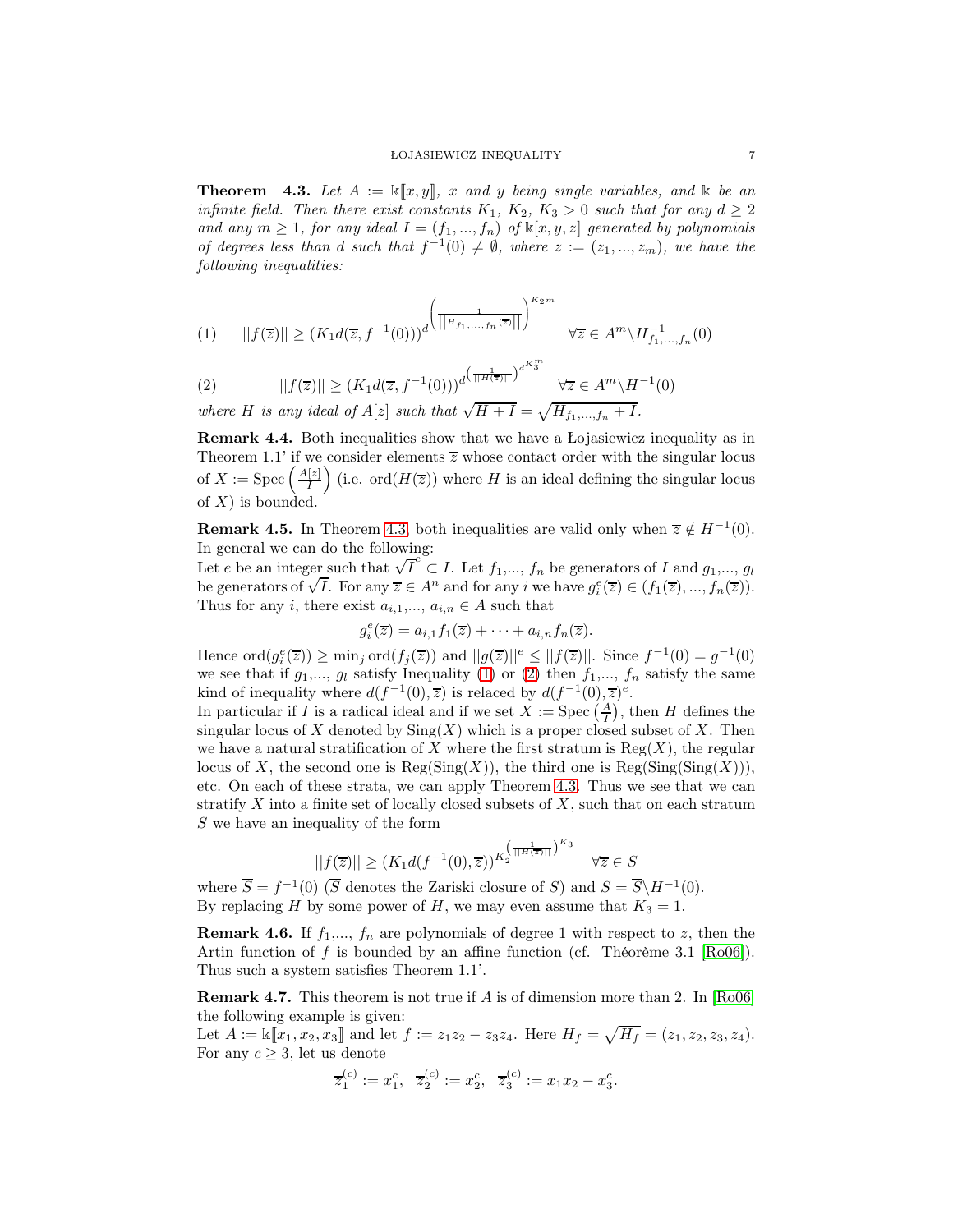Then there exists  $\overline{z}_4^{(c)} \in A$  such that  $\overline{z}_1^{(c)} \overline{z}_2^{(c)} - \overline{z}_3^{(c)} \overline{z}_4^{(c)} \in \mathfrak{m}^{c^2}$ . Moreover it is proved in [\[Ro06\]](#page-12-1), that any solution  $\tilde{z} \in A^4$  of  $f = 0$  satisfies  $\min_{i=1,\dots,4} \{ord(\overline{z}_i^{(c)} - \tilde{z}_i)\} \leq c$ . Thus there do not exist constants  $a > 0$  and  $b > 0$  such that  $||f(\overline{z}^{(c)})|| \geq ad(\overline{z}^{(c)}, f^{-1}(0))^b$ for all  $c \in \mathbb{N}$ , but  $||H_f(\overline{z}^{(c)})|| = e^{-2}$  is constant for any  $c$ .

Remark 4.8. This theorem is still valid if A is any excellent Henselian local ring whose completion is  $\mathbb{K}[x, y]$  by Artin Approximation Theorem [\[Po86\]](#page-11-3). Indeed in this case the zero set of f in A is dense in the zero set of f in  $\mathbb{K}[x, y]$  for the topology induced by the norm ||.||.

Proof of Theorem [4.3.](#page-6-0) We begin to prove the first inequality. Let us denote by  $\mathfrak{m} := (x, y)$  the maximal ideal of  $\mathbb{k}[\![x, y]\!]$ . Let  $c \in \mathbb{N}$ . Let  $s \in \mathbb{N}$  and let  $\overline{z} \in \mathbb{k}[\![x, y]\!]^m$ such that  $f(\overline{z}) \in \mathfrak{m}^{\gamma}$  for all  $f \in I$  with

$$
\gamma = \gamma(m, d, s, c) := a(2(m + 1)s, 4m ds)(c + 2s + 1)
$$

where  $a(.,.)$  is the function of Theorem [4.2](#page-5-0) and let us assume that  $H_{f_1,...,f_n}(\overline{z}) \not\subset \mathfrak{m}^s$ . Since  $H_{f_1,...,f_n}$  is generated by the elements  $\delta_E k_E$  where  $\delta_E$  is a minor of the Jacobian matrix  $\left(\frac{\partial f_i}{\partial z_j}\right)$  $\overline{ }$  $i\in E, 1\leq j\leq m$  and  $k_E \in (f_i, i \in E) : I$ , there exists  $E \subset [1, n]$ such that  $\delta_E(\overline{z})k_E(\overline{z}) \notin \mathfrak{m}^s$ . In particular  $\delta_E(\overline{z}) \notin \mathfrak{m}^s$ . Let  $\delta$  denote this minor, i.e.  $\delta := \delta_E$ . Then we remark that deg  $(\delta) \leq m(d-1)$ . For convenience we will assume that  $E = \{1, ..., q\}$  where  $q \leq n$ .

Let  $r := \text{ord}(\delta^2(\overline{z})) \leq 2(s-1)$ . In this case  $\text{ord}(k_E(\overline{z})) < s - \frac{r}{2}$ . If  $r = 0$  then  $\delta^2(\overline{z})$ is invertible and  $f(\overline{z}) \in (\delta^2(\overline{z})) \mathfrak{m}^\gamma \subset (\delta^2(\overline{z})) \mathfrak{m}^c$ . In this case we set  $\overline{\overline{z}} := \overline{z}$ . Then let us assume that  $\delta^2(\overline{z})$  is not invertible. Since k is infinite, by making a linear change of variables in x and y, we may assume that  $\delta^2(\overline{z})$  is regular with respect to y and by the Weierstrass Preparation Theorem  $\delta^2(\overline{z}) = \overline{u} \overline{a}$  where  $\overline{u}$  is a unit and

$$
\overline{a} := y^r + \overline{a}_1(x)y^{r-1} + \dots + \overline{a}_r(x)
$$

where  $a_i(x) \in (x)^{r-i} \mathbb{k}[\![x]\!], 1 \leq i \leq r.$ 

Then we perform the Weierstrass division of  $\overline{z}_i$  by  $\overline{a}$ :

$$
\overline{z}_i = \overline{a}\,\overline{w}_i + \sum_{j=0}^{r-1} \overline{z}_{i,j}(x) y^j
$$

for  $1 \leq i \leq m$ . Set

$$
\overline{z}_i^* := \sum_{j=0}^{r-1} \overline{z}_{i,j}(x) y^j, \quad 1 \le i \le m.
$$

Then  $\delta^2(\overline{z}) = \delta^2(\overline{z}^*) \mod \overline{a}$  and  $f_k(\overline{z}) = f_k(\overline{z}^*) \mod \overline{a}$  for  $1 \leq k \leq n$ .

Let  $z_{i,j}, 1 \leq i \leq m, 0 \leq j \leq r-1$ , be new variables. Let us define  $z_i^* := \sum^{r-1}$  $j=0$  $z_{i,j}y^j,$  $1 \leq i \leq m$ , and

$$
A(a_i, y) := y^r + a_1 y^{r-1} + \dots + a_r \in \mathbb{k}[y, a_1, ..., a_r]
$$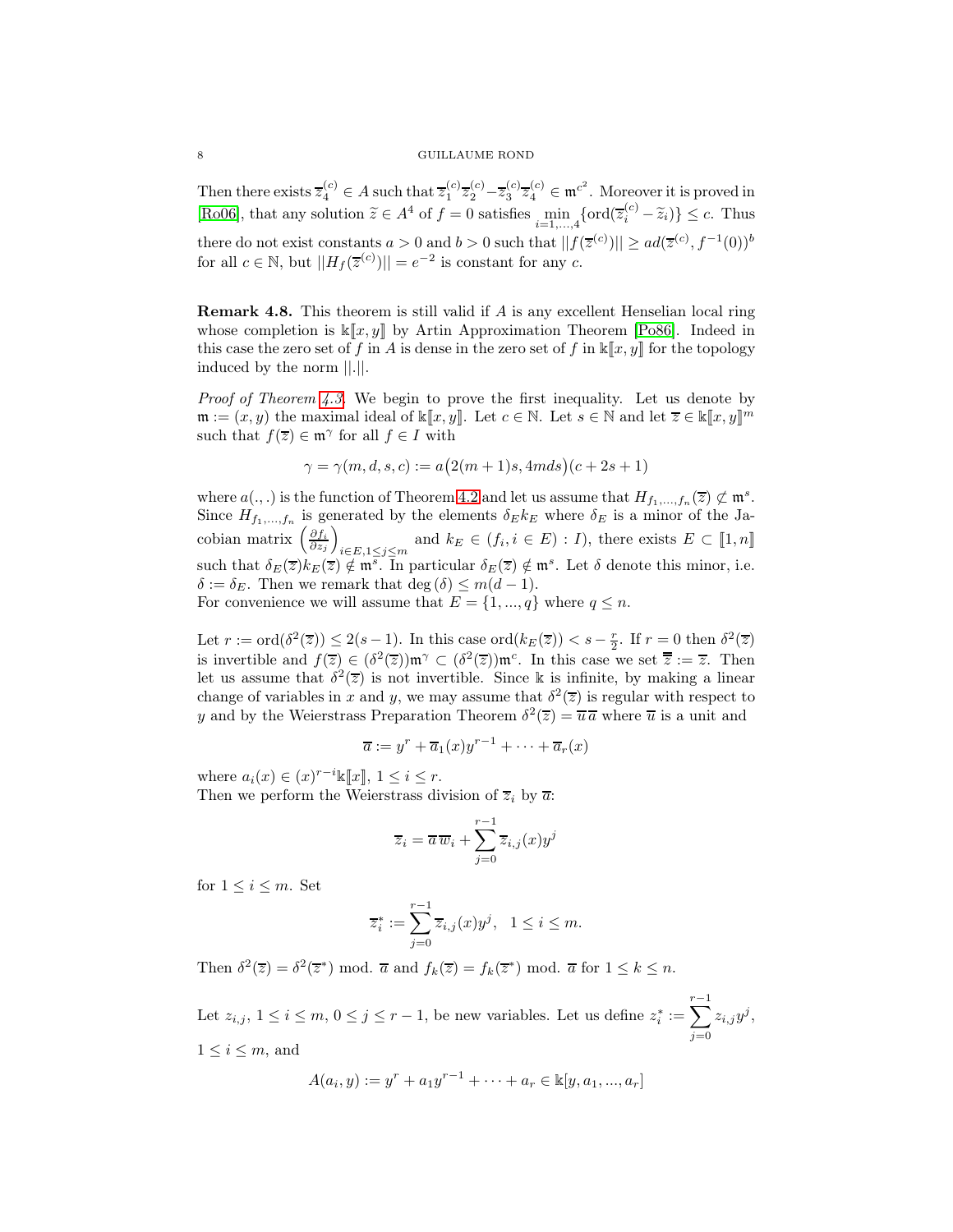where  $a_1, ..., a_r$  are new variables. Then the Euclidean division of  $\delta^2(z^*)$  and  $f_i(z^*)$ by  $A$  (seen as a polynomial in  $y$ ) may be written as follows:

$$
\delta^{2}(z^{*}) = A.Q + \sum_{l=0}^{r-1} G_{l}y^{l}
$$

$$
f_{k}(z^{*}) = A.Q_{k} + \sum_{l=0}^{r-1} F_{k,l}y^{l}, \quad 1 \leq k \leq r
$$

where  $Q, Q_k \in \mathbb{k}[x, y, z_{i,j}, a_p]$  and  $G_l, F_{k,l} \in \mathbb{k}[x, z_{i,j}, a_p]$ . Moreover deg  $(f_k(z^*)) \leq$ dr and deg  $(\delta^2(z^*)) \leq 2m(d-1)r$ , hence we get deg  $(F_{k,l}) \leq dr - l \leq 2ds$  and  $deg(G_l) \leq 2m(d-1)r - l \leq 4mds$  by the following lemma:

<span id="page-8-0"></span>**Lemma 4.9.** Let  $P(A, U, V) \in \mathbb{k}[A, U, V]$  where  $U = (U_1, ..., U_p), A = (A_1, ..., A_r)$ and V is a single variable, and set  $A(V) := V^r + A_1 V^{r-1} + \cdots + A_r \in \mathbb{R}[A, V].$ Let us consider the division of P by A with respect to V:  $P = AQ + R$  with  $deg_V(R) < deg_V(P)$ . Then  $deg(R) \leq deg(P)$ .

*Proof of Lemma [4.9.](#page-8-0)* We can write  $P(V) := P_e V^e + \cdots + P_0$  with  $P_i \in \mathbb{K}[U], P_e \neq 0$ and deg  $(P_i) \leq d - i$  where  $d := \deg(P)$ . Then we have:

$$
P = P_e V^{e-r} A(V) + R_1
$$

with

$$
R_1 := (P_{e-1} - P_e A_1)V^{e-1} + \dots + (P_{e-r} - P_e A_r)V^{e-r} + P_{e-r-1}V^{e-r-1} + \dots + P_0
$$
  
where deg $\nu(R_1) < \deg \nu(P)$ . Moreover we see that deg $(R_1) \le d$ . Thus we obtain  
the result by induction on  $e := \deg \nu(P)$ .

Then we have

$$
\delta^2(\overline{z}^*) = \sum_{l=0}^{r-1} G_l(t, \overline{z}_{i,j}(x), \overline{a}_p(x)) y^l \mod (\overline{a})
$$
  

$$
f_k(\overline{z}^*) = \sum_{l=0}^{r-1} F_{k,l}(t, \overline{z}_{i,j}(x), \overline{a}_p(x)) y^l \mod (\overline{a}), \quad 1 \le k \le r.
$$

But  $\delta^2(\overline{z}^*) = 0$  mod.  $(\overline{a})$  thus  $G_l(x, \overline{z}_{i,j}(x), \overline{a}_p(x)) = 0$  for all l. Moreover  $f_k(\overline{z}) = 0$ mod.  $(\overline{a}) + \mathfrak{m}^{\gamma}$ , thus  $f_k(\overline{z}^*) = 0$  mod.  $(\overline{a}) + \mathfrak{m}^{\gamma}$  and  $F_{k,l}(x, \overline{z}_{i,j}(x), \overline{a}_p(x)) \in (x)^{\gamma}$  for all  $k$  and  $l$  by Remark 6.6 [\[BM87\]](#page-11-10).

By Theorem [4.2,](#page-5-0) there exist  $\overline{\overline{z}}_{i,j}(x) \in \mathbb{K}[\![x]\!]$  and  $\overline{\overline{a}}_p(x) \in \mathbb{K}[\![x]\!]$  for all i, j and p, such that  $G_l(x, \overline{\overline{z}}_{i,j}(x), \overline{\overline{a}}_p(x)) = 0$  and  $F_{k,l}(x, \overline{\overline{z}}_{i,j}(x), \overline{\overline{a}}_p(x)) = 0$  for all k and l and  $\overline{z}_{i,j}(x) - \overline{\overline{z}}_{i,j}(x), \overline{a}_p(x) - \overline{\overline{a}}_p(x) \in (x)^{c+2s}$  for all  $i, j$  and  $p$ .

Let us denote

$$
\overline{\overline{a}} := y^r + \overline{\overline{a}}_1(x)y^{r-1} + \dots + \overline{\overline{a}}_r(x)
$$

$$
\overline{\overline{z}}_i := \overline{\overline{a}} \,\overline{w}_i + \sum_{j=0}^{d-1} \overline{\overline{z}}_{i,j}(x)y^j
$$

for all *i*. It is straightforward to check that  $f_i(\overline{z}) = 0$  mod.  $\delta^2(\overline{z})$  for  $1 \le i \le r$  and  $\overline{z}_j(x) - \overline{\overline{z}}_j(x) \in \mathfrak{m}^{c+2s}$  for  $1 \leq j \leq m$ .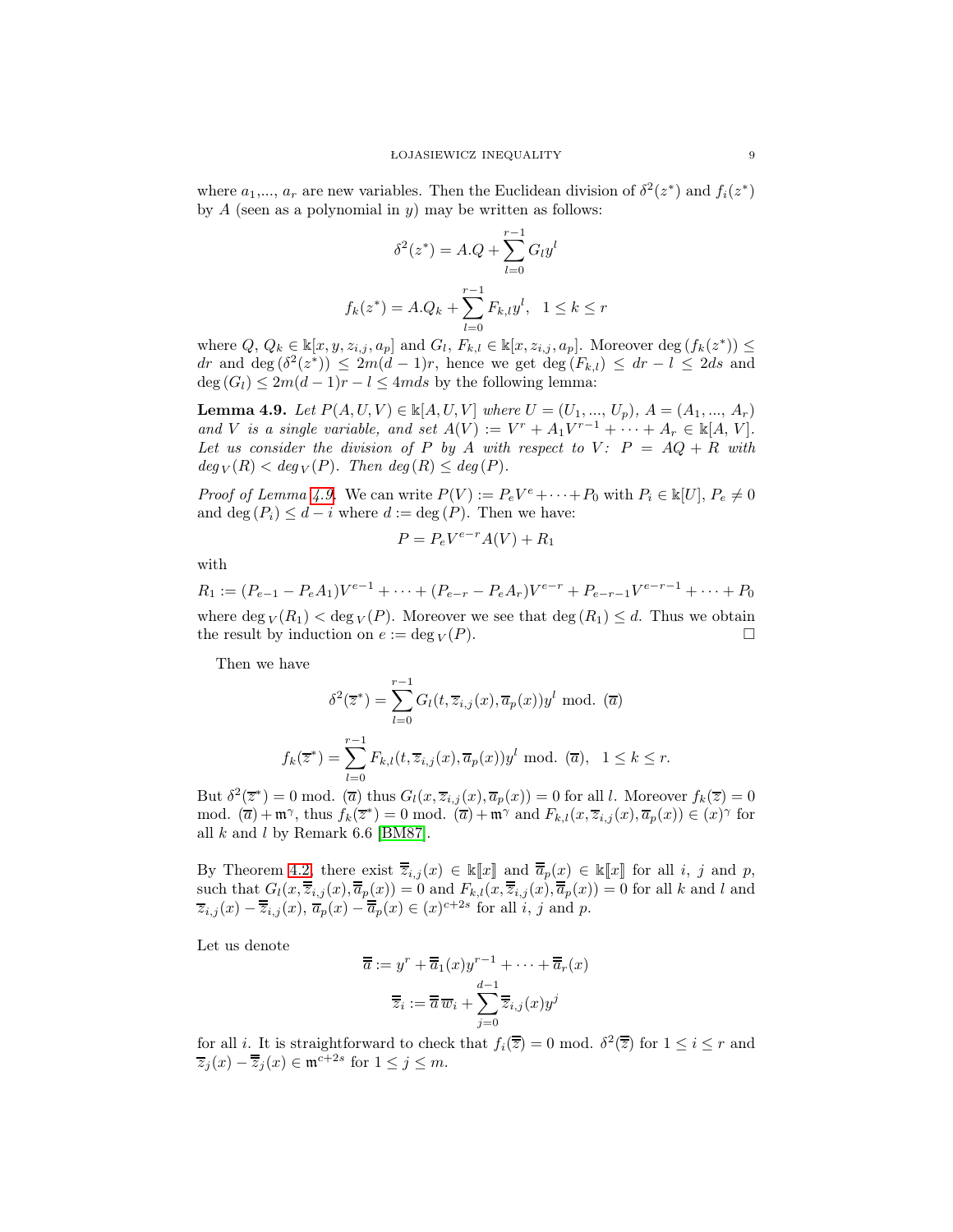Since  $\text{ord}(\underline{\delta}^2(\overline{\overline{z}})) = r$ , then we have  $f(\overline{\overline{z}}) \in \delta^2(\overline{\overline{z}}) \mathfrak{m}^{c+2s-r}$ . In any case we have  $f(\overline{\overline{z}}) \in \delta^2(\overline{\overline{z}}) \mathfrak{m}^c$ . Then we use the following generalization of the Implicit Function Theorem:

<span id="page-9-1"></span>**Theorem** 4.10. [\[To72\]](#page-12-6) Let  $(A, \mathfrak{m}_A)$  be a complete local ring and let  $f_1(z),...$ ,  $f_q(z) \in A[z]$  with  $q \leq m$ . Let  $\delta$  be a  $q \times q$  minor of the Jacobian matrix  $\frac{\partial (f_1,...,f_q)}{\partial (z_1,...,z_m)}$ . Let us assume that there exists  $\overline{\overline{z}} := (\overline{z}_1, ..., \overline{z}_m) \in A^m$  such that

 $f_i(\overline{\overline{z}}) \in (\delta(\overline{\overline{z}}))^2 \mathfrak{m}_A^c$  for all  $1 \leq i \leq q$ 

and for some  $c \in \mathbb{N}$ . Then there exists  $\widetilde{z} = (\widetilde{z}_1, ..., \widetilde{z}_m) \in A^m$  such that

 $f_i(\tilde{z}) = 0$  for all  $1 \leq i \leq q$ , and  $\tilde{z}_j - \overline{\overline{z}}_j \in (\delta(\overline{z})) \mathfrak{m}_A^c$  for all  $1 \leq j \leq m$ .

Thus ord $(k_E(\tilde{z})) = \text{ord}(k_E(\overline{z}))$  since  $\tilde{z}_j - \overline{z}_j \in \mathfrak{m}^{c+2s-r}, 1 \leq j \leq m$ , and since  $\text{ord}(k_E(\overline{z})) < s - \frac{r}{2} \leq 2s - r$ , hence  $k_E(\widetilde{z}) \neq 0$ . Since  $k_E(z) f_i(z) \in (f_1, ..., f_q)$  for any *i*, we have  $f_i(\tilde{z}) = 0$  for  $1 \leq i \leq n$ .

Thus we have proved that if  $f(\overline{z}) \in \mathfrak{m}^{\gamma}$  and  $H_{f_1,...,f_n}(\overline{z}) \not\subset \mathfrak{m}^s$ , then there exists  $\widetilde{z} \in A^m$  such that  $f(\widetilde{z}) = 0$  and  $\widetilde{z} - \overline{z} \in \mathfrak{m}^c$ . By Theorem [4.2,](#page-5-0) there exists K such that  $a(m, d) \le d^{K^m}$  for all  $d \ge 2, m \ge 1$ . Since  $c + 2s + 1 \le (c + 1)(2s + 1)$  we have  $\gamma \leq b(c+1)$  where

<span id="page-9-0"></span>(3) 
$$
b \le (2s+1)(4mds)^{K^{2(m+1)s}} \le d^{K'^{ms}}, \ \forall d \ge 2, \forall m, s \ge 1,
$$

for some constant  $K'$  large enough (the existence of  $K'$  is proven exactly as the existence of C in Remark [3.7\)](#page-5-1). Thus, for any  $d \geq 2$ ,  $m \geq 1$ ,  $f(z) \in A[z]^n$  such that  $\deg(f) \leq d$ :

(4) 
$$
\operatorname{ord}(f(\overline{z})) \ge d^{K'^{\operatorname{mod}(H_{f_1,\ldots,f_n}(\overline{z}))}}(c+1) \Longrightarrow \max_{z \in f^{-1}(0)} \min_i \{\operatorname{ord}(z_i - \overline{z}_i)\} \ge c.
$$

Hence, there exists  $K > 0$  such that

$$
\forall \overline{z} \in A^m \setminus H_{f_1, \dots, f_n}^{-1}(0) \quad \max_{z \in f^{-1}(0)} \min_i \{ \text{ord}(z_i - \overline{z}_i) \} \ge \frac{1}{d^{K^{m \text{ ord}(H_{f_1, \dots, f_n}(\overline{z}))}} \text{ord}(f(\overline{z})) - 1.
$$
  
Thus

$$
||f(\overline{z})|| \ge \left(\frac{1}{e}d(\overline{z}, f^{-1}(0))\right)^{d^{K^{m \text{ or } (1)}}}
$$

Since  $K^{m \text{ ord}(H_{f_1,...,f_n}(\overline{z}))} = ||H_{f_1,...,f_n}(\overline{z})||^{-\log(K)m}$ , we have proved Inequality [\(1\)](#page-6-1) with  $K_1 := \frac{1}{e}$  and  $K_2 := \log(K)$ .

Let us prove the second inequality. Let  $\overline{z} \in A^m$  such that  $H(\overline{z}) \not\subset \mathfrak{m}^s$  and  $I(\overline{z}) \subset \mathfrak{m}^{\gamma'}$ where

$$
\gamma' = a(2(m+1)sd^{C^{m}}, 4mdsd^{C^{m}})(c + 2sd^{C^{m}} + 1),
$$

where C is the constant of Remark [3.7,](#page-5-1) i.e.  $\gamma' = \gamma(m, d, sd^{C^m}, c)$ . In particular  $\sqrt{H+I}(\overline{z}) \not\subset \mathfrak{m}^s$ . Then we have  $\sqrt{H+I}^{d^{C^m}}(\overline{z}) \not\subset \mathfrak{m}^{sd^{C^m}}$ , thus  $(H_{f_1,\ldots,f_n}+I)(\overline{z}) \not\subset$  $\mathfrak{m}^{sd^{C^m}}$  since  $\sqrt{H+I}^{d^{C^m}} \subset H_{f_1,\dots,f_n}+I$  by Corollary [3.5](#page-5-2) and Remark [3.7.](#page-5-1) But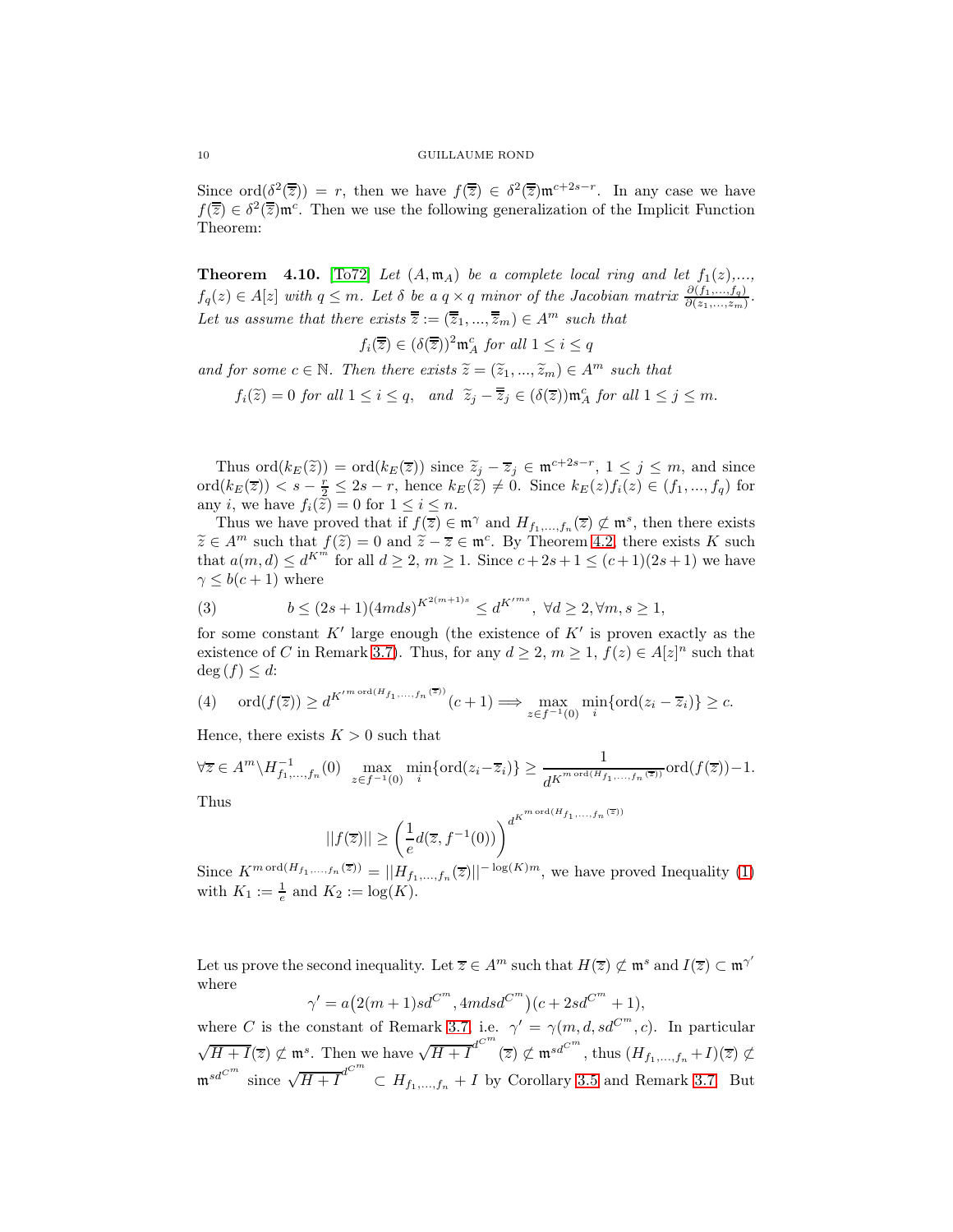$I(\overline{z}) \subset \mathfrak{m}^{\gamma'} \subset \mathfrak{m}^{sd^{C^m}}$ , then  $H_{f_1,\dots,f_n}(\overline{z}) \not\subset \mathfrak{m}^{sd^{C^m}}$ . Thus, by the previous case (by replacing s by  $sd^{C^m}$ ), we see that there exists  $\widetilde{z} \in A^m$  such that  $f(\widetilde{z}) = 0$  and  $\widetilde{z} - \overline{z} \in \mathfrak{m}^c$ . Moreover there exists a constant  $K'' > 0$  such that  $d^{C^m} m \leq d^{K''^m}$  for all  $d \geq 2$  and all  $m \geq 1$ , thus we have

$$
\gamma' \leq d^{K'^{msd^{C^m}}} \leq d^{K'^{sd^{K''m}}}
$$

.

Hence, exactly as the end of the proof of Inequality [\(1\)](#page-6-1), we have

$$
||f(\overline{z})|| \ge (K_1 d(\overline{z}, f^{-1}(0)))^{d^{\left(\frac{1}{||H(\overline{z})||}\right)^{d^{K_3^m}}}}
$$

for some positive constants  $K_1 > 0$  and  $K_3 > 0$  independent of  $\overline{z}$ .

 $\Box$ 

**Example** 4.11. Let  $f(z) \in \mathbb{k}[z]^n$  and let us assume that  $z_m \in \sqrt{H_f}$ . Let  $h \in$  $(x, y)^2 \& \llbracket x, y \rrbracket$  be a non-zero power series without multiple factor and let

$$
g(z_1, ..., z_{m-1}) := f(z_1, ..., z_{m-1}, h).
$$

Then we claim that the Artin function of  $g$  is bounded by an affine function.

Indeed, let us denote by  $e$  the order of  $h$ . By Theorem [4.3](#page-6-0) there exists two constants  $a \geq 0$  and  $b \geq 0$  (depending on e and a power of  $z_m$  which belongs to  $H_f$ ) such that for any  $\overline{z}_1, ..., \overline{z}_{m-1} \in \mathbb{k}[\![x, y]\!]$  with

$$
f(\overline{z}_1, ..., \overline{z}_{m-1}, h) \in (x, y)^{ac+b}
$$

there exists  $\widetilde{z}_1, ..., \, \widetilde{z}_{m-1}, \, \widetilde{h} \in \Bbbk[\![x,y]\!]$  such that

$$
f(\widetilde{z}_1, ..., \widetilde{z}_{m-1}, \widetilde{h}) = 0
$$
  
and  $\widetilde{z}_i - \overline{z}_i, \widetilde{h} - h \in (x, y)^c, \forall i.$ 

We claim that  $J := \left(\frac{\partial h}{\partial x}, \frac{\partial h}{\partial y}\right)$ , the Jacobian ideal of h, contains a power of  $(x, y)$ . Indeed, it is well known that  $h \in \sqrt{J}$  (see Theorem 7.1.5 [\[HS\]](#page-11-11) for example) and after a linear change of coordinates we can write  $h = q.u$  where g is a Weierstrass polynomial in the variable  $y$  and  $u$  is a unit. Since  $u$  is a unit and  $J$  does not depend on the choice of cooordinates, we have  $\sqrt{J} = \sqrt{J'}$  where J' is the jacobian ideal of g. Moreover g and  $\frac{\partial g}{\partial y}$  are coprime since g is a polynomial with no multiple factor and char(k) = 0. But  $g \in \sqrt{J'}$  thus height( $\sqrt{J'}$ ) = 2 and  $\sqrt{J} = \sqrt{J'} = (x, y)$  since  $(x, y)$  is the only height two radical ideal of  $\mathbb{K}[x, y]$ . This proves that J contains a power of  $(x, y)$ .

Thus there exists  $k \in \mathbb{N}$  such that  $(x, y)^k \subset J^2$ . Let us assume that  $c > k + 1$  and let us consider the equation:

$$
P(x, y, x_1, y_1) := h(x, y) - h(x_1, y_1) = 0
$$

where  $x_1$  and  $y_1$  are new variables. Then

$$
P(x, y, x, y) \in (x, y)^c \subset (x, y)^{c-k} \left( \frac{\partial h}{\partial x}(x, y), \frac{\partial h}{\partial y}(x, y) \right)^2 =
$$
  
=  $(x, y)^{c-k} \left( \frac{\partial P}{\partial x_1}(x, y, x, y), \frac{\partial P}{\partial y_1}(x, y, x, y) \right)^2$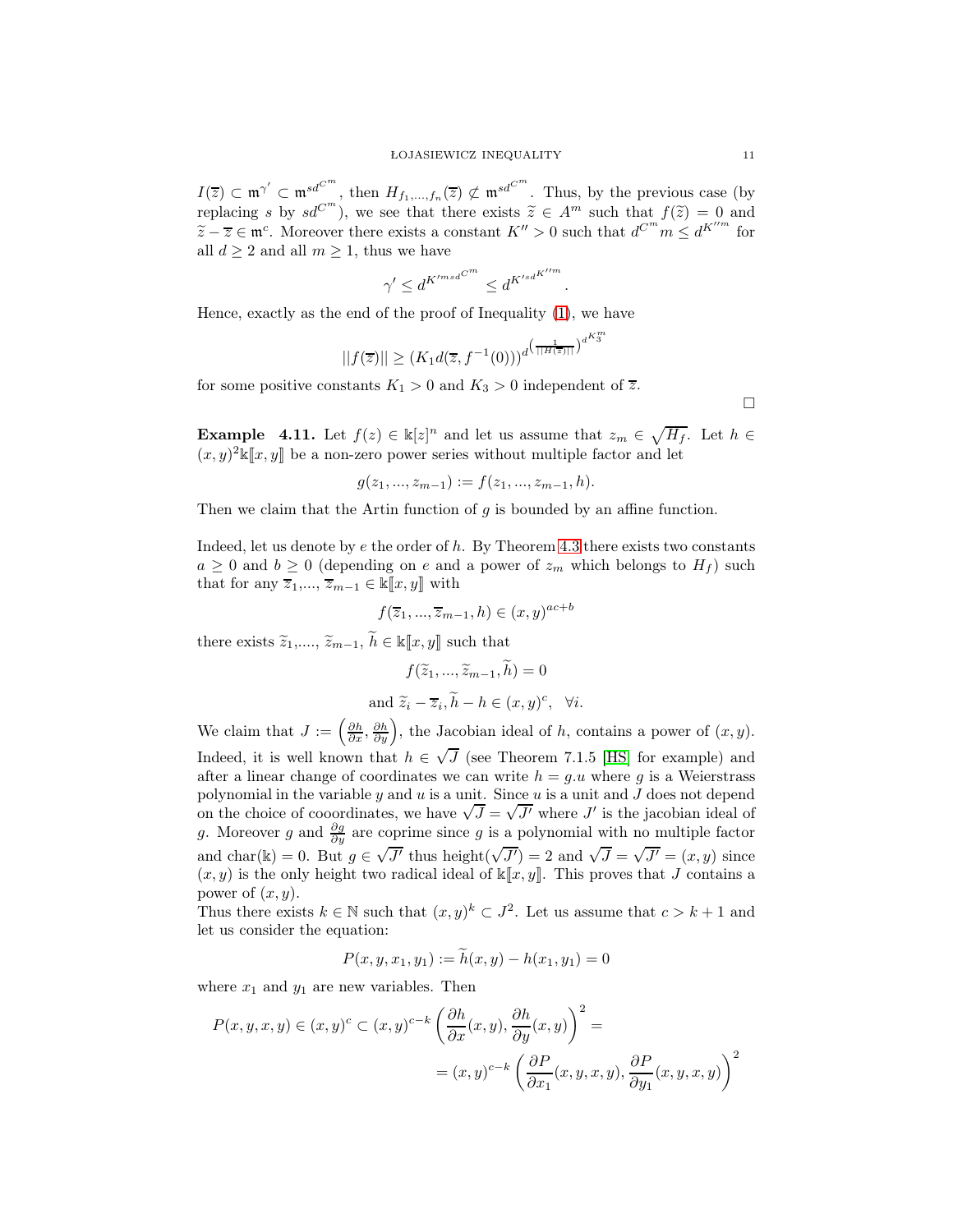since  $\frac{\partial P}{\partial x_1}(x, y, x, y) = -\frac{\partial h}{\partial x}(x, y)$  and  $\frac{\partial P}{\partial y_1}(x, y, x, y) = -\frac{\partial h}{\partial y}(x, y)$ . Thus by Theorem [4.10,](#page-9-1) there exists  $\overline{x}_1, \overline{y}_1 \in \mathbb{k}[\![x, y]\!]$  such that  $P(x, y, \overline{x}_1, \overline{y}_1) = 0$  and  $\overline{x}_1(x, y)$   $x, \overline{y}_1(x,y) - y \in (x,y)^{c-k}$ . Thus the k-morphism  $\varphi$  defined by  $\varphi(p(x,y)) :=$  $p(\overline{x}_1(x,y), \overline{y}_1(x,y))$ , for all  $p \in \mathbb{k}[\![x,y]\!]$ , is a k-automorphism of  $\mathbb{k}[\![x,y]\!]$ . By assumption  $\varphi(h) = \tilde{h}$  and  $\varphi(p) - p \in (x, y)^{c-k}$  for any  $p \in \mathbb{R}[x, y]$ . Let  $\tilde{z}'_i := \varphi^{-1}(\tilde{z}_i)$ for  $1 \le i \le m$ . Then  $\tilde{z}'_i - z_i \in (x, y)^{c-k}$ , for  $1 \le i \le m$ , and  $f(\tilde{z}'_1, ..., \tilde{z}'_m, h) = 0$ . This proves that Artin function of g is bounded by  $c \mapsto a(c + k) + b$ .

From theorem [4.3](#page-6-0) we can find the following bound of the Artin function of an isolated singularity (a similar bound has been given in [\[Ro10\]](#page-12-2) for binomial ideals):

<span id="page-11-6"></span>Corollary 4.12. Let k be an infinite field. Let  $I = (f_1, ..., f_n)$  be an ideal of  $\mathbb{K}[x, y, z_1, ..., z_m]$  such that  $I \subset (z_1, ..., z_m)$ . Let us assume that  $H_{f_1,...,f_n}$  contains a power of the ideal  $(z_1, ..., z_m)$ . Then the Artin function of I is bounded by a function of the form  $c \longrightarrow K^{K^c}$  for some constant  $K > 0$ .

*Proof.* Let A denote the ring  $\kappa[x, y]$ . For  $\overline{z} \in A^m$  let us set  $D(\overline{z}) := \min_i \text{ord}(\overline{z}_i)$ . Let  $k \in \mathbb{N}$  such that  $(z)^k \subset H_{f_1,\dots,f_m}$  and let  $d \in \mathbb{N}$  be a bound of the degrees of the  $f_i$ 's.

By Theorem [4.3,](#page-6-0) for any  $\overline{z} \in A^m$  such that  $D(\overline{z}) < \infty$ , if  $I(\overline{z}) \in \mathfrak{m}^{d^{K_1^{mk(D(\overline{z})+1)}}(c+1)}$ then there exists  $\widetilde{z} \in A^m$  such that  $I(\widetilde{z}) = 0$  and  $\widetilde{z} - \overline{z} \in \mathfrak{m}^c A^m$  (see Inequality [\(3\)](#page-9-0) in the proof of Theorem [4.3\)](#page-6-0). Let us remark that there exists a constant  $K > 1$ such that  $d^{K_1^{mkc}}(c+1) \leq K^{K^c}$  for any  $c \geq 1$  (this inequality is proven exactly as the existence of C in Remark [3.7\)](#page-5-1).

Now let  $\overline{z}$  be any element of  $A^m$  such that  $I(\overline{z}) \in \mathfrak{m}^{K^{K^c}}$ . Then two cases may occur: either  $D(\overline{z}) \geq c$ , either  $D(\overline{z}) < c$ . In the first case let us set  $\widetilde{z}_j := 0$  for  $1 \leq j \leq m$ . If  $D(\overline{z}) < c$ , then  $I(\overline{z}) \in \mathfrak{m}^{d^{K_1^{mk}(D(\overline{z})+1)}}(c+1)$  by assumption on K, thus there exists  $\tilde{z} \in A^m$  such that  $\overline{I}(\tilde{z}) = 0$  and  $\tilde{z}_j - \overline{z}_j \in \mathfrak{m}^c$  for  $1 \leq j \leq m$ . This proves the corollary.  $\Box$ 

### **REFERENCES**

- <span id="page-11-2"></span>[Ar69] M. Artin, Algebraic approximation of structures over complete local rings, Publ. Math. IHES, 36, (1969), 23-58.
- <span id="page-11-4"></span>[Ar70] M. Artin, Construction techniques for algebraic spaces, Actes Congres Intern. Math., 1, (1970), 419-423.
- <span id="page-11-10"></span>[BM87] E. Bierstone, P. Milman, Relations among analytic functions I, Ann. Inst. Fourier, 37, (1987), no. 1, 187-239.
- <span id="page-11-7"></span>[El73] R. Elkik, Solutions d'équations à coefficients dans un anneau hensélien, Ann. Sci. École Norm. Sup. (4), 6 (1973), 553-604.
- <span id="page-11-9"></span>[G-R03] O. Gabber, L. Ramero, Almost ring theory, Lecture Notes in Mathematics, 1800, Springer-Verlag, Berlin, 2003.
- <span id="page-11-0"></span>[Gr66] M. J. Greenberg, Rational points in Henselian discrete valuation rings, Publ. Math. IHES, 31, (1966), 59-64.
- <span id="page-11-11"></span>[HS] C. Huneke, I. Swanson, Integral closure of ideals, rings, and modules, London Mathematical Society Lecture Note Series, 336. Cambridge University Press, Cambridge, 2006.

<span id="page-11-1"></span>[Ł59] S. Łojasiewicz, Sur le problème de la division, Studia Math., 18, (1959), 87-136.

- <span id="page-11-3"></span>[Po86] D. Popescu, General Néron desingularization and approximation, Nagoya Math. J., 104, (1986), 85-115.
- <span id="page-11-8"></span>[Po00] D. Popescu, Artin approximation, Handbook of algebra, 2, 321-356, North-Holland, Amsterdam, 2000.
- <span id="page-11-5"></span>[Ro05] G. Rond, Sur la linéarité de la fonction de Artin, Ann. Sci. École Norm. Sup. (4), 38, no. 6, (2005), 979-988.